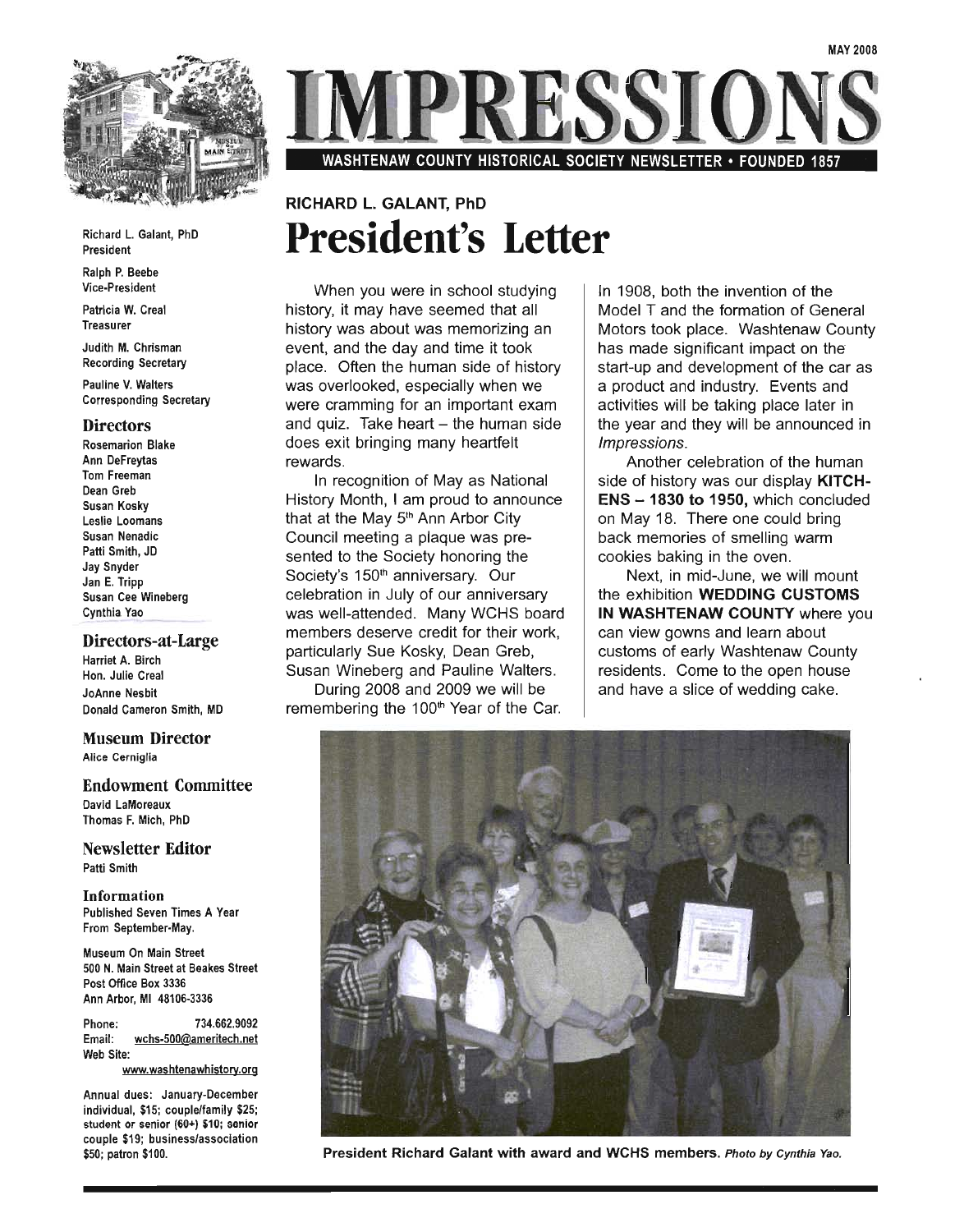#### DICK MOEHl AND DAVID FERGUSON

### **The Light Station on St. Helena Island**  *Heritage Worth Preserving*

On Sunday, April 20, 2008, members of the Washtenaw County Historical Society and guests from the Glacier Hills Retirement Community gathered in the Community's Hanson Room to hear Dick Moehl's presentation on the restoration of the light station at St. Helena Island, located in the Straits of Mackinaw about seven miles west of the Mackinaw Bridge.

Dick Moehl, one of the founders of Beacon Investments in Ann Arbor, became interested in light houses and concerned about their neglect. He and others formed the Great Lakes Lighthouse Keepers Association (GLLKA) in the early 1980s.

By 1989, GLLKA obtained a \$20,000 grant from the Bicentennial Fund to restore the roof and replace the doors and windows of the lighthouse keeper's quarters. In 1988, the St. Helena Light Station was added to the National Register of Historic Places.





Then and Now -- 2007

The lighthouse tower and keeper's quarters are pictured before restoration and after completion in 2007.



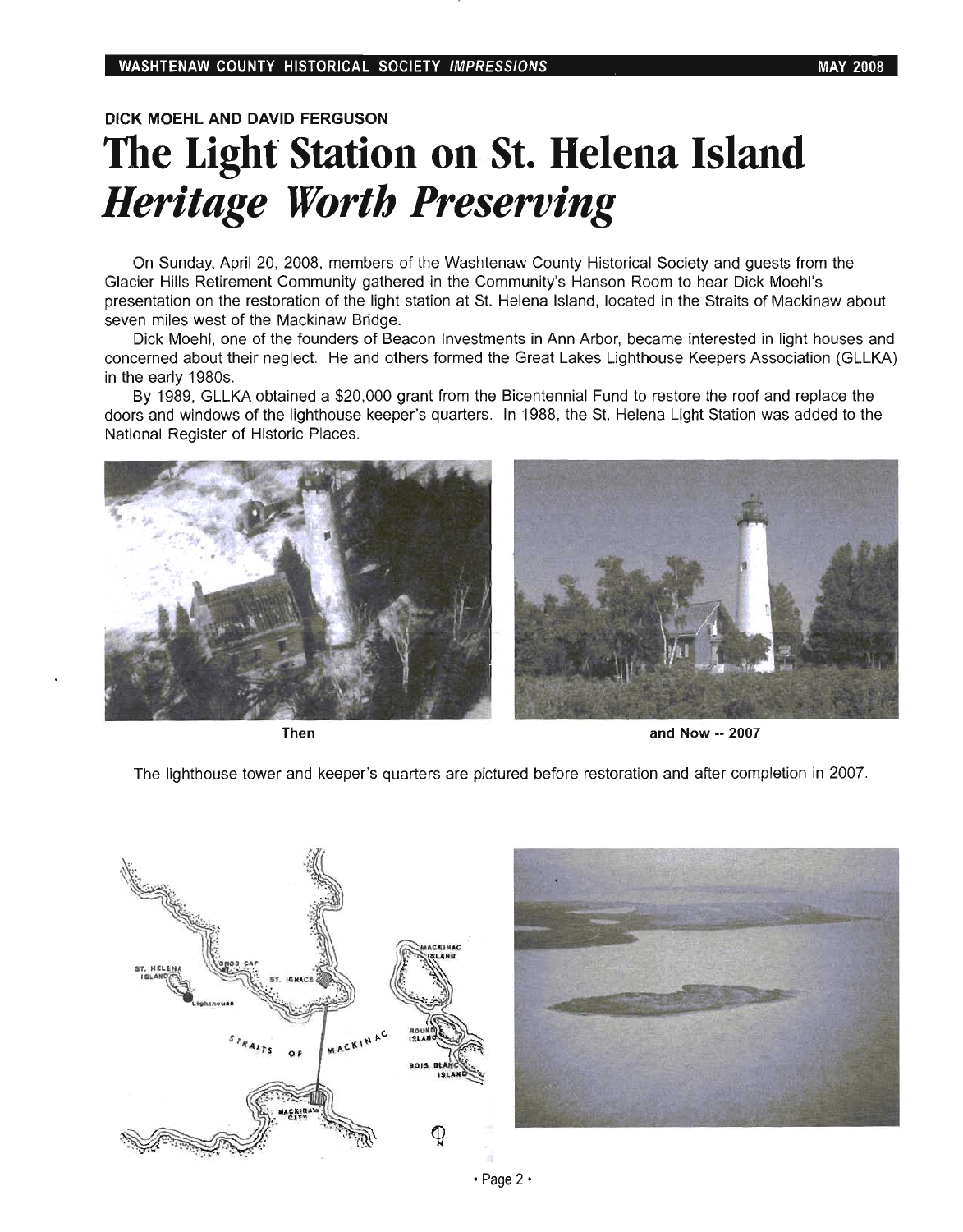#### WASHTENAW COUNTY HISTORICAL SOCIETY IMPRESSIONS And the state of the may 2008

St. Helena is a 266-acre uninhabited island in the Straits of Mackinac. In the 19<sup>th</sup> century, more than 200 persons lived on the island servicing ships that came through the Straits. The island is approximately one-half mile wide and three-quarters mile long.

In 1873, a lighthouse was built at the eastern end of st. Helena to mark the shoals northwest of the Straits of Mackinac. It was manned by a keeper and an assistant keeper during the shipping season until it was automated in 1922. The Coast Guard only maintained the light tower and, after that, allowed the ancillary structures to fall into neglect. Vandals and the ravages of time took their toll.

Dick Moehl's son, Michael, was an Eagle Scout in Troop 4 from the First United Methodist Church in Ann Arbor. In 1989, the troop began to be involved in the cleanup of the light station. That evolved into many yearly projects.



The brick oil house was vandalized and many of the bricks were stolen. In 1991, the scouts of Troop 4 replaced the missing bricks which were difficult to find because of their irregular size.



The photo at the right shows the condition of the keeper's quarters in the mid-1980s. Fortunately, most of the door and window trim were relatively intact.



A boat that is large enough to traverse the Straits of Mackinac is too large to land at the island. So, while the large boats moored in Lake Michigan, Zodiacs, shallow draft rubber rafts, landed at the island bringing all necessary personnel and materials. They even transported an organ for the keeper's house on a shallow draft Zodiac raft.

By 1991, Scouts had built a visitor interpretive center, prepared a one-eighth scale model of the light station, held annual Maritime Heritage Education Workshops, received a Keep Michigan Beautiful Award, built an osprey platform and bat houses, restored the privy and published the first edition of the Educational Resource Guide.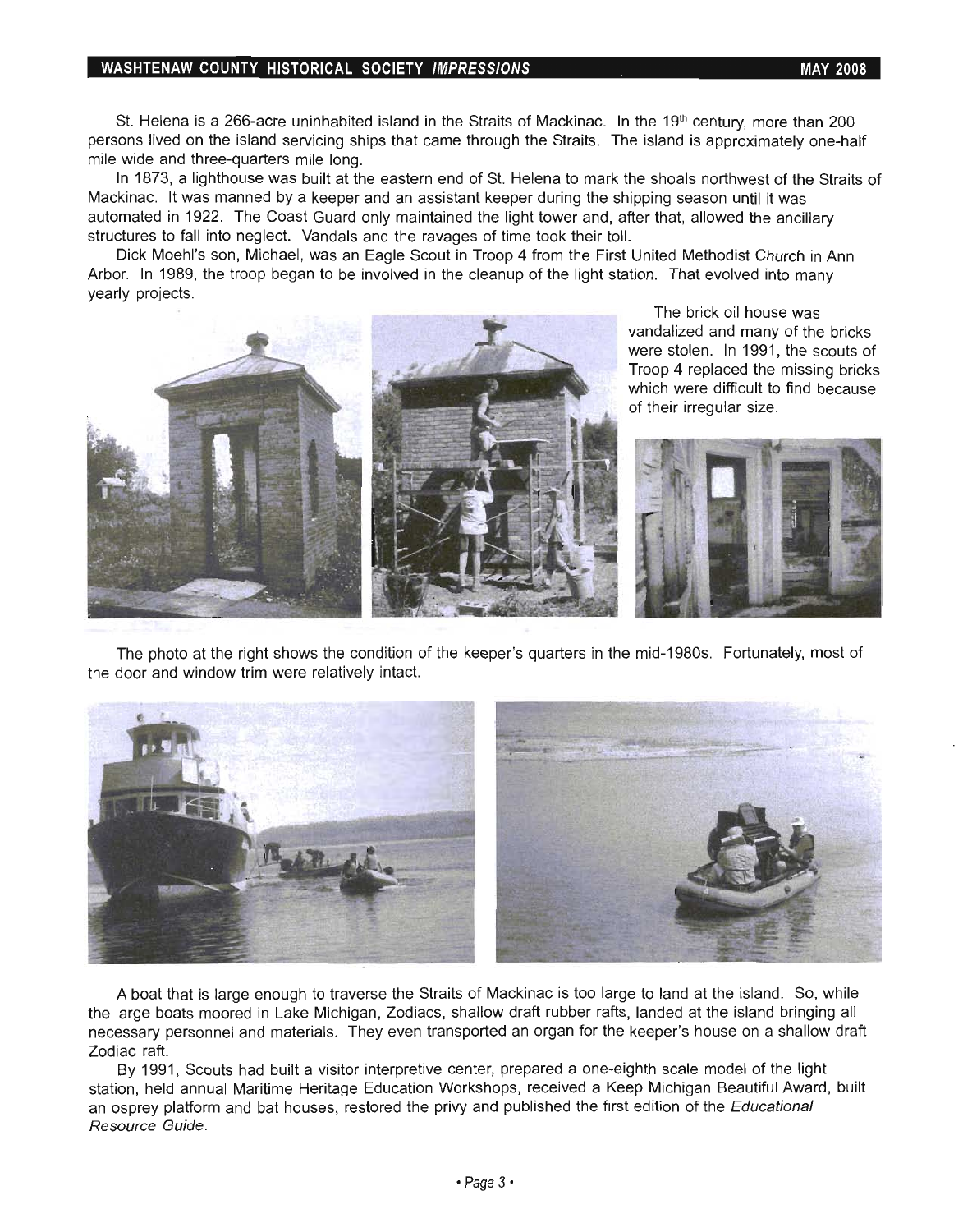### WASHTENAW COUNTY HISTORICAL SOCIETY IMPRESSIONS WASHTENAW COUNTY HISTORICAL SOCIETY IMPRESSIONS



Matt Stanich is shown carrying bricks for the oil house. In 1990, Scout Jon Morrison, created a model of the light station as his Eagle Scout project. With the help of the Coast Guard Station at St. Ignace, the lighthouse tower was painted, and scouts undertook a major beach clean-up, restored a small bedroom in the dwelling and, with the help of Girl Scouts of Troop 253, created an emergency supply storage box. Girl Scouts from Troop 272 in Lansing built picnic tables funded by Home Depot. Another Girl Scout Troop from DeWitt constructed a washing table and contemplation bench.

In 1992, Troop 4 was awarded President George H. W. Bush's 630<sup>th</sup> Points of Light award for the work at St. Helena.

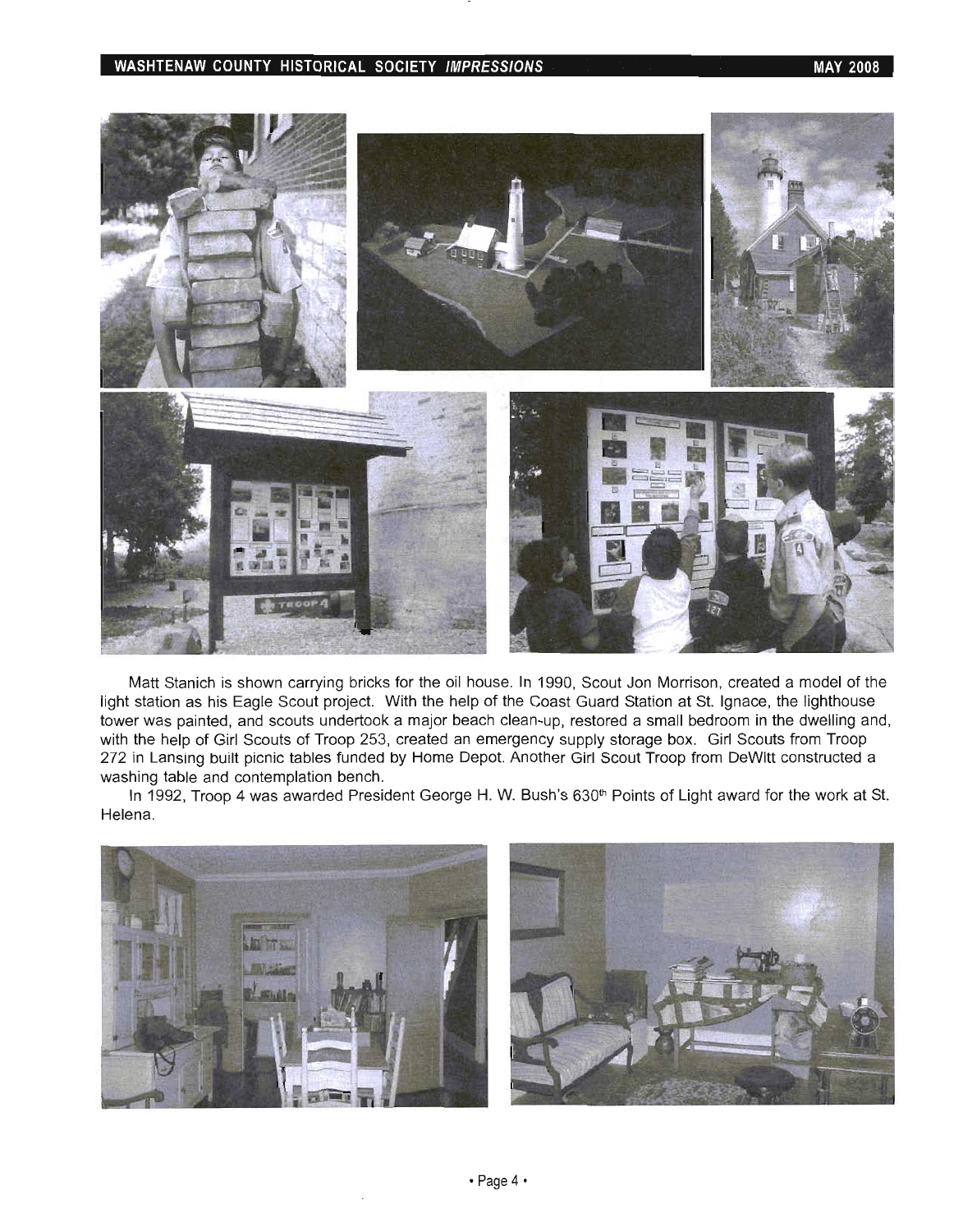#### **WASHTENAW COUNTY HISTORICAL SOCIETY IMPRESSIONS MAY 2008**

Each summer the scouts that came to work at the light station lived in tents and sometimes as many as Each summer the scouts that came to work at the light station lived in tents and sometimes as many as twenty tents were necessary. Scouts and adults had their own eating utensils in a sack and did their own clean<br>up.



The highlight of the week's work was the bon fire.



I he lantern housing was restored and flies the 37star 1873 version American flag, created by Dixie Edwards, an assistant<br>scout master.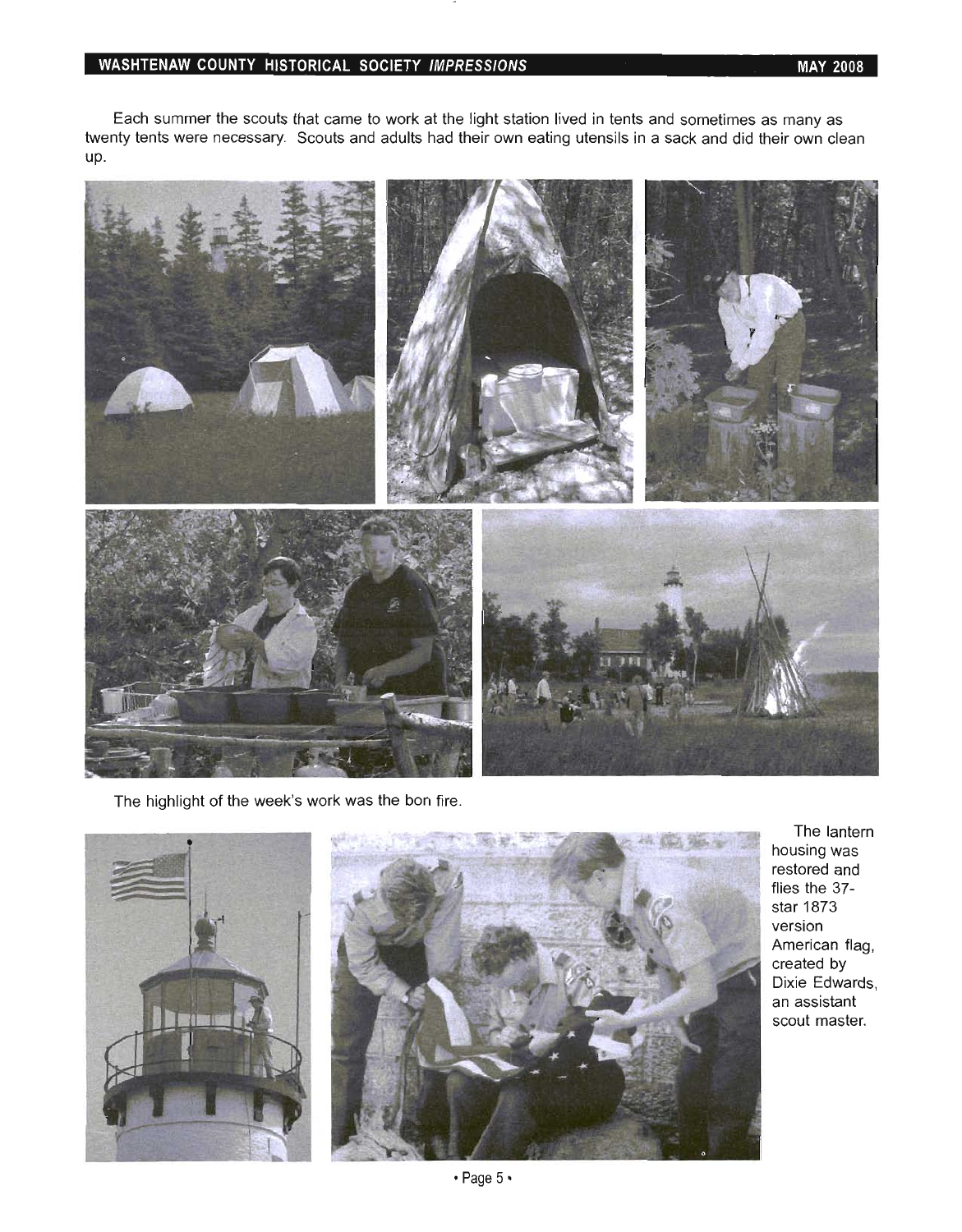#### WASHTENAW COUNTY HISTORICAL SOCIETY IMPRESSIONS WASHTENAW COUNTY 1908



A ca. 1909 photograph of the boat house was used to draw plans for a replacement. Lumber for the project was cut from trees felled at Pellston airport in 2000 and footings were poured by hand in 2001. The building was framed and the shingle roof installed in 2002 with clapboard siding installed in 2003. Then, in 2004, the doors and windows were added and the following year the floor was finished. Finally, in 2006 the replica of the original boat house was finished. Further work included installation of the rails into the water for the boat car as shown in the photo at right.





Eighteen scouts worked on their Eagle Scout service projects at St. Helena Light Station. In addition to Boy and Girl Scouts having the opportunity to learn skills and merit badges, there was an academic collaboration with students from Central Michigan University's Biology Department who were studying amphibians and reptiles on St. Helena Island, resulting in two master's thesis being initiated.

The Great Lakes Lighthouse Keeper's Association also offers Maritime Heritage workshops for educators on the island.

Photos by permission: Great Lakes Lighthouse Keeper's Association.

Troop 4 assembled for a group photo in the mid-1990s.

Chris N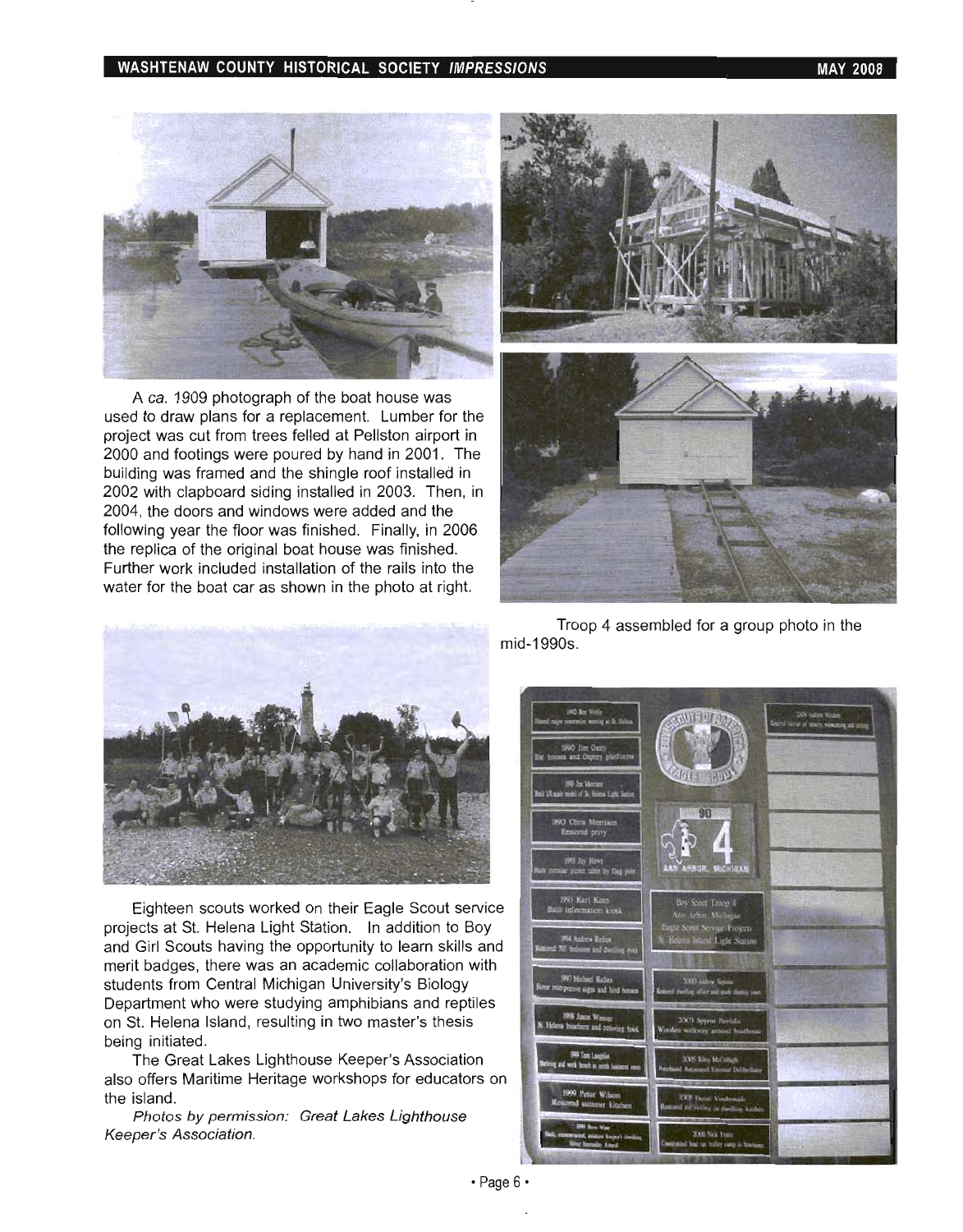

Great Lakes Lighthouse Keeper's Association p. O. Box 219 Mackinaw City, MI 49701-0219 eMail: terry@gllka.com

Internet sites of interest: http://www.terrypepper.com/lights/ michigan/st-helena/st-helena.htm

http://lighthouse.boatnerd.com/ gallery/Michigan/St-Helena.htm

http://www.gllka.com/restoration/ index.htm

http://www.lighthousefriends.com/ light.asp?ID=214

### **Our Thanks to Donors**

This issue of Impressions is printed on paper donated by the Ann Arbor News and is fully supported by a grant from the Buhr Foundation. The Washtenaw County Historical Society greatly appreciates these contributions.

# **2008 Calendar of Events**

All events are held at the Waterloo Farm Museum, 9998 Waterloo-Munith Rd., Grass Lake 49240, unless otherwise indicated.

#### Antique Tractor, Truck, and Farm Equipment Show Saturday, May  $17 \cdot 10$  a.m.  $-5$  p.m. Sunday, May  $18 \cdot$  Noon.  $-5 \text{ p.m.}$

This free event will feature over 100 Antique Tractors, Trucks and Farm Equipment from local collectors and clubs from around Michigan.

For further information please contact Ron Kaiser at 517-851- 8745.

Admission for Tours of the ten-room farmhouse is: \$3 Adults, \$2.50 Seniors, and \$1 for Children 5-17. Children 5 & under and WAHS members are free. Contact: Ron Kaiser at 517-851- 8745

#### Waterloo Area Historical Society Annual Meeting

May 18 • 12:00 p.m.

A report on the previous season's activities and outlook for 2008. For further information please contact Arlene at 517-851- 8745.

#### Museum Open to the Public Fridays, Saturdays, and Sundays Friday, May 30 to Sunday. August  $31 \cdot 1$  p.m.  $-5$  p.m.

Costumed guides lead tours of the ten-room farmhouse and grounds.

Admission: \$3 Adults, \$2.50 Seniors (62+), \$1 Children 5-17 Free for Children 5 & under and members of the Historical Society Contact: 517-596-2254

#### First People of Michigama: Pontiac's Rebellion

Saturday, June  $7 \cdot 10$  a.m.  $-5$  p.m. Sunday, June 8 • 12 p.m. - 5 p.m.

This event features an authentic Woodland Indian village complete with traditional Native crafts, cooking, games and trade. Lamplight tour on Saturday night.

Admission: Adults, \$4, Seniors (62+) \$3, Children 5-17 \$2 Free for Children 5 & under and members of the Historical Society. Admission includes a guided tour of the ten-room farmhouse. Contact: Wesley Perry, 517-763oniac<br>400

#### Blacksmiths, Soldiers and Log Cabin Weekend

Saturday, June 28 • 10 a.m.-5 p.m. Sunday, June  $29 \cdot$  Noon  $-5 \text{ p.m.}$ 

This special event features a Blacksmith Festival and a Civil War Living History Encampment. On Sunday, we join the statewide celebration of Michigan's log cabins.

Admission: Adults, \$4, Seniors (62+) \$3, Children 5-17 \$2 Free for Children 5 & under and members of the Historical Society. Admission includes a guided tour of the ten-room farmhouse. Contact: Arlene Kaiser, 517-851- 8788

#### Pioneer Day

Sunday, October 14· Noon - 5 p.m. A celebration of the fall harvest season. Our Dewey School Museum is also open for tours during this special event.

Admission: Adults, \$4, Seniors (62+) \$3, Children 5-17 \$2 Free for Children 5 & under and members of the Historical Society. Admission includes a guided tour of the ten-room farmhouse. Contact: 517-596-2254

#### Christmas on the Farm and at Dewey School

Saturday, Dec. 6 • 10 a.m. - 4 p.m. Sunday, December 7 · Noon - 4 p.m.

A re-creation of the holiday's traditions on an 1880's Michigan Farm and a one-room school.

Admission: Adults, \$4, Seniors (62+) \$3, Children 5-17 \$2 Free for Children 5 & under and members of the Historical Society. Admission includes a guided tour of the ten-room farmhouse. Contact: Mary 517-851-7890